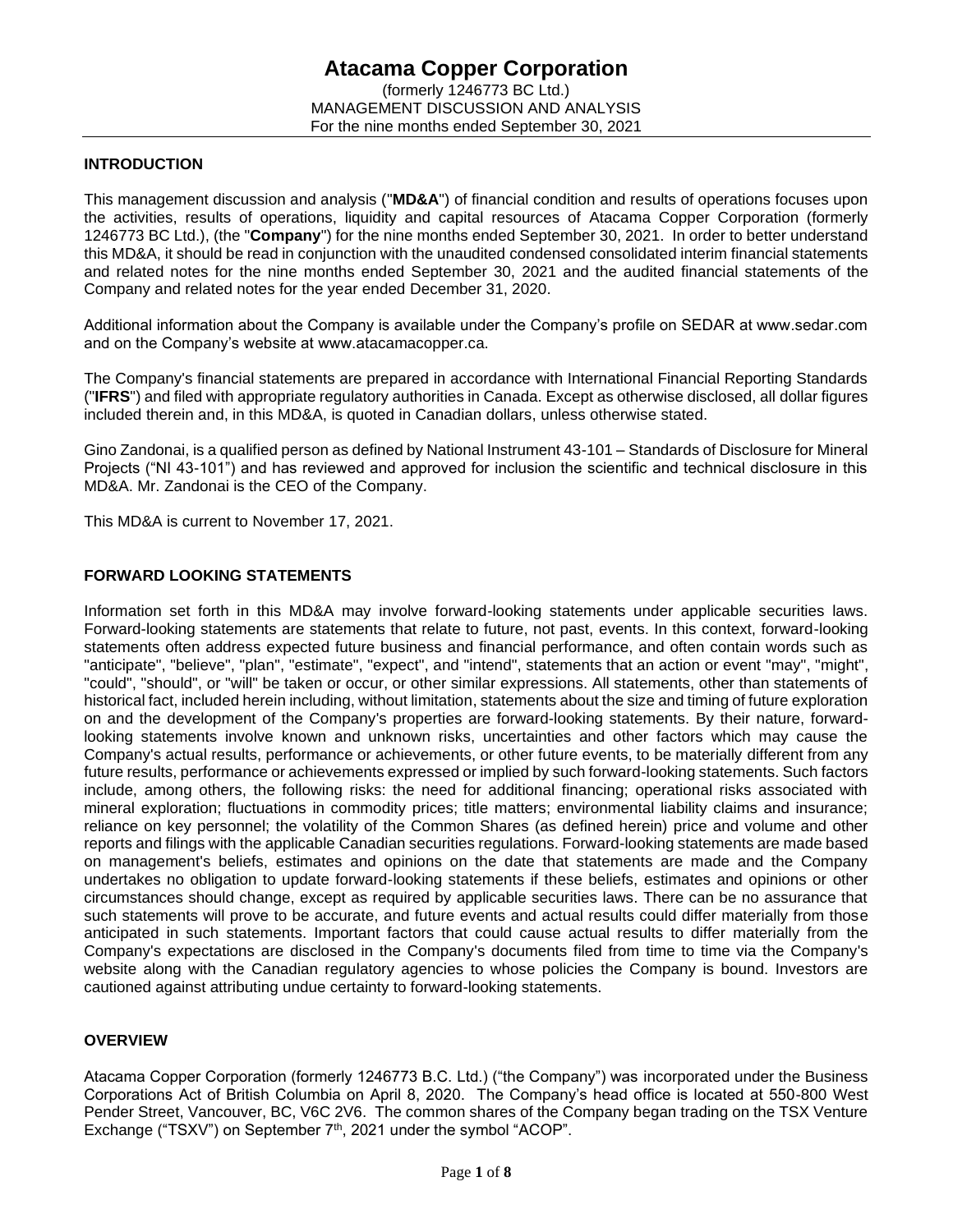The principal business of the Company is to identify, explore and evaluate mineral properties in Chile. The Company holds 76 mining concessions through its ownership of the El Cofre and Placeton projects in Chile held through its subsidiaries Aconcagua Minerals SpA ("Aconcagua") and Cobalt Chile SpA ("Cobalt Chile"). The success of the Company will be dependent on obtaining the necessary financing to evaluate these projects and the results that come from that evaluation.

# **HIGHLIGHTS & RECENT DEVELOPMENTS**

### **ACQUISITIONS (the "Acquisitions")**

### *Aconcagua Acquisition – The Placeton Project*

In March 2021, the Company issued 1,784,955 common shares in exchange for 50% of the issued and outstanding shares of Aconcagua. The Company issued 6,291,225 common shares in exchange for the assignment of \$62,263 (CLP \$35,900,000) in amounts due to related parties in Aconcagua. The Company, through its wholly owned Chilean branch, Agencia en Chile, made a capital contribution into Aconcagua in for the same amount. Subsequently, Aconcagua repurchased all remaining shares not held by the Company and as a result, the Company now owns 100% of the outstanding shares of Aconcagua.

The aggregate purchase consideration for the Aconcagua acquisition consists of the Company issuing 8,076,180 common shares and assuming a liability of \$2,431. The common shares issued were valued at \$0.50 per share, which was the same value per share ascribed in the private placement that occurred subsequent to year end, as described in Note 10 of the condensed consolidated interim financial statements for the six months ended June 30, 2021.

### *Cobalt Chile Acquistion – The El Cofre Project*

The Company issued 8,923,820 common shares in exchange for 100% of the issued and outstanding shares of Cobalt Chile. The common shares issued were valued at \$0.50 per share, which was the same value per share ascribed in the private placement that occurred, as described in Note 10 of the September 30, 2021 condensed consolidated interim financial statements.

The purchase price allocation of Aconcagua and Cobalt Chile was as follows:

|                                          | Aconcagua   |   | <b>Cobalt Chile</b> | Total      |
|------------------------------------------|-------------|---|---------------------|------------|
| Shares issued                            | 4,038,090   |   | 4,461,910           | 8,500,000  |
| Amount owing                             | 2,431       |   |                     | 2,431      |
| Total consideration                      | 4,040,521   |   | 4,461,910 \$        | 8,502,431  |
|                                          |             |   |                     |            |
| Cash                                     | \$<br>1,660 | S | 873 \$              | 2,533      |
| Accounts payable and accrued liabilities | (85, 919)   |   | (88, 357)           | (174, 276) |
| Due to related parties                   | (31, 176)   |   | (47, 607)           | (78, 783)  |
| Exploration and evaluation assets        | 4,155,956   |   | 4,597,001           | 8,752,957  |
| Net realizable asset                     | 4,040,521   |   | 4,461,910           | 8,502,431  |

In May 2021, the Company completed a non-brokered private placement (the "Private Placement") of 8,223,156 subscription receipts (the "Subscription Receipts") at a price of \$0.50 per Subscription Receipt for gross proceeds of \$4,111,578. Each Subscription Receipt entitles the holder thereof to receive, subject to adjustment in certain circumstances, one common share of the Company in accordance with the terms and conditions of the Subscription Receipts.

On August 23, 2021, the Company completed its amalgamation agreement ("Amalgamation") with 2330281 Alberta Ltd, a wholly owned subsidiary of 1246773 BC Ltd. ("773"). Pursuant to the Amalgamation, 773 issued 20,000,000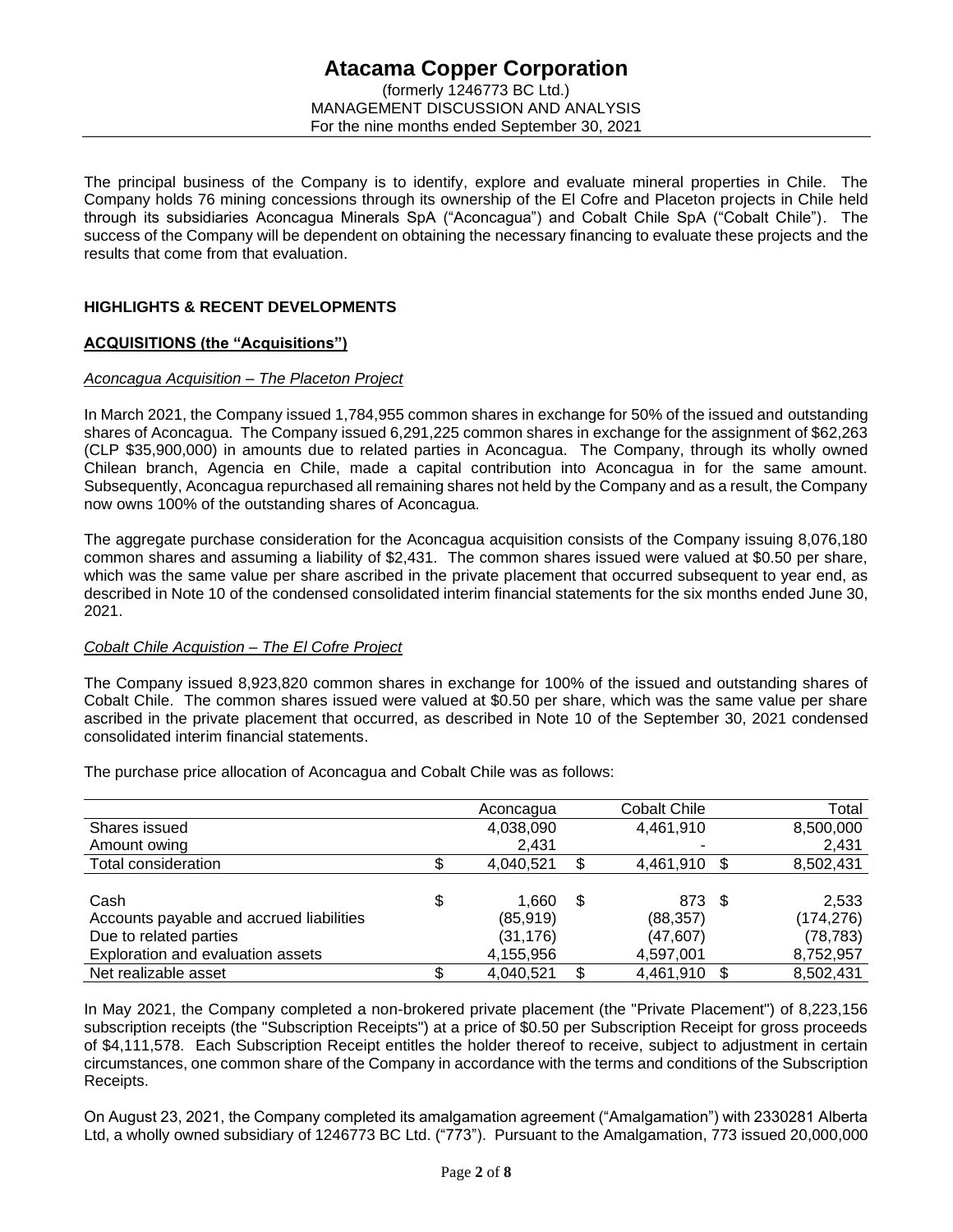# **Atacama Copper Corporation** (formerly 1246773 BC Ltd.) MANAGEMENT DISCUSSION AND ANALYSIS For the nine months ended September 30, 2021

common shares to acquire 100% of the issued and outstanding shares of the Company. As a result, the shareholders of the Company obtained control of 773, effecting an arm's length reverse take-over per the policies of the TSXV. The Company changed its name to Atacama Copper Corporation upon the completion of the Amalgamation.

On September 7, 2021, the Company's shares commenced trading on the TSX Venture Exchange the symbol ACOP.

Work during the quarter, since closing of the acquisition, consisted of recruitment of personal and establishment of logistics for the planned exploration program at the Placeton project.

On September 20, 2021, the Company commenced exploration at the Placeton project. The program will build on the existing exploration knowledge of the project and focus on developing drill targets over the four-known mineralisation areas previously identified across Placeton, being made up of the Placeton, North, Central and South targets and the Caballo Muerto target.

# **OUTLOOK**

The Company's strategy is to advance the development of the Placeton and El Cofre projects while opportunistically looking to expand its operating footprint through the acquisition of other high-value copper exploration, development and production assets in Chile. With respect to the current projects, upcoming plans include:

As described earlier in this MD&A, on September 20, 2021, the Company announced the commencement of field exploration at the Placeton Project. The near-term work program will consist of a detailed geological mapping and surface geochemistry program across approximately 30km2 of the total 72.5km2 land package that makes up Placeton. The study will provide detailed surface geological and structural mapping to the better target the subsequent geophysics program. In parallel, a low altitude magnetometry drone survey will be conducted using a GeoMagDrone unmanned aerial vehicle over 40km2 covering Placeton. The survey will assist in the identification of magnetic susceptible materials; subsurface lithology; identification of potential structural controls; as well as the potential identification of deep and blind intrusives as a possible source of primary mineralisation. These survey's will be followed up by on-ground resistivity and Induced Polarisation geophysics survey across +20 lines, totalling approximately 60-70km. These surveys are designed to identify the presence of mineralised bodies with metallic sulphides up to a depth of 600m below surface. A drill program consisting of approximately 2,000m of diamond drilling across the identified targets is planned for Q1 2022.

### **MINERAL PROPERTIES**

Aconcagua holds the rights to the Placeton Project which consists of the Placeton, Caballo Muerto and Los Naranjos projects. Altogether, the Placeton Project is comprised of thirty-nine exploitation tenements. The Aconcagua mineral claims are subject to a 2.0% Net Smelter Royalty ("Placeton NSR") as described in Note 10 of the condensed consolidated interim financial statements for the nine months ended September 30, 2021.

Cobalt Chile holds the rights to the El Cofre Project, which represents 100% interest in thirty-seven exploration claims. The Cobalt Chile mineral claims are subject to a 2.0% Net Smelter Royalty ("El Cofre NSR") as described in Note 10 of the condensed consolidated interim financial statements for the nine months ended September 30, 2021.

|                             | Aconcagua | Cobalt Chile | Total     |
|-----------------------------|-----------|--------------|-----------|
| Balance, December 31, 2020  |           | -            |           |
| Additions:                  |           |              |           |
| Acquisition costs (Note 3)  | 4.155.956 | 4.597.001    | 8,752,957 |
| Balance, September 30, 2021 | 4.155.956 | 4.597.001    | 8,752,957 |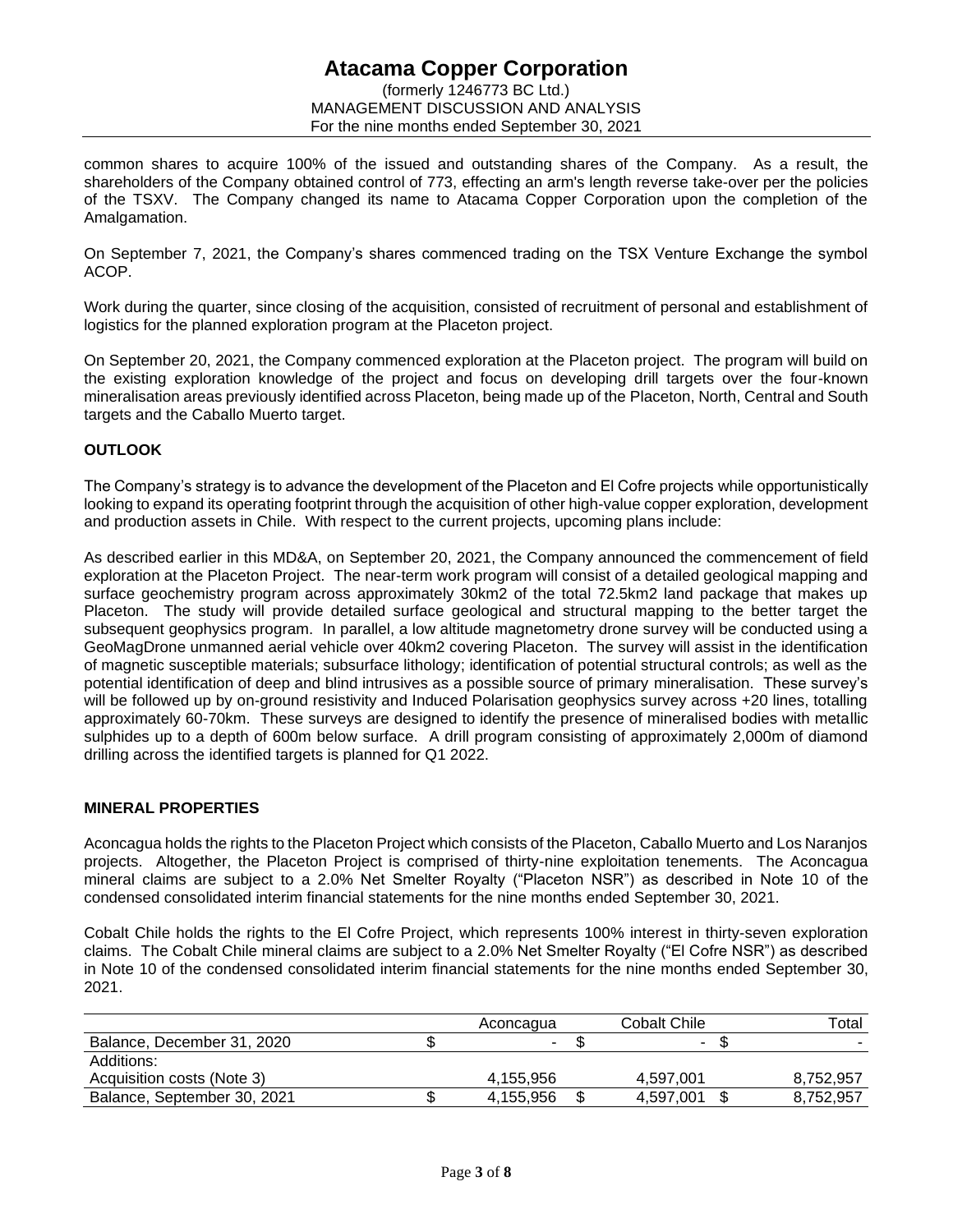# **Atacama Copper Corporation** (formerly 1246773 BC Ltd.) MANAGEMENT DISCUSSION AND ANALYSIS For the nine months ended September 30, 2021

The business of exploring for minerals involves a high degree of risk and there can be no assurance that current exploration programs will result in profitable mining operations. The recoverability of the carrying value of exploration properties and the Company's continued existence are dependent upon the preservation of its interest in the underlying properties, the discovery of economically recoverable reserves, the achievement of profitable operations, or the ability of the Company to raise alternative financing, if necessary, or alternatively upon the Company's ability to dispose of its interests on an advantageous basis.

# **SELECTED ANNUAL FINANCIAL INFORMATION**

The following table summarizes selected financial data reported by the Company for the year ended December 31, 2020. The information set forth should be read in conjunction with the consolidated audited financial statements, prepared in accordance with IFRS and the related notes thereon.

|                                  | From Date of Incorporation<br>on December 23, 2020 to<br><b>December 31, 2020</b> |
|----------------------------------|-----------------------------------------------------------------------------------|
| Revenues                         | Nil                                                                               |
| Net income (loss)                | (1, 199)                                                                          |
| Earnings (loss) per Common Share | (0.001)                                                                           |
| Total assets                     | 2,001                                                                             |
| <b>Total liabilities</b>         | 1,199                                                                             |

# **DISCUSSION OF FINANCIAL AND OPERATING RESULTS**

### *For the nine months ended September 30, 2021*

During this period, the Company reported a net loss of \$3,714,109. The primary contributors to the loss were exploration and evaluation expenses (\$99,079), listing expenses (\$3,492,785), and professional fees (\$79,219).

### *For the three months ended September 30, 2021*

During this period, the Company reported a net loss of \$3,616,112. The primary contributors to the loss were exploration and evaluation expenses (\$98,643) and listing expense (\$3,460,328).

### **SUMMARY OF QUARTERLY RESULTS**

As the Company was incorporated on December 23, 2020, the Company did not report quarterly financial information for any interim period prior to December 31, 2021. As such, the quarterly financial information below is presented from March 31, 2021 onwards.

|                                     | <b>September</b> |             |  | <b>June 30.</b> | March 31, |           |
|-------------------------------------|------------------|-------------|--|-----------------|-----------|-----------|
|                                     |                  | 30, 2021    |  | 2021            |           | 2021      |
| Revenues                            |                  | Nil         |  | Nil             |           | Nil       |
| Gain (loss) for the period          |                  | (3,616,112) |  | (89, 240)       |           | (8,757)   |
| Gain (loss) per share               |                  | (0.14)      |  | (0.00)          |           | (0.00)    |
| Weighted average outstanding shares |                  | 25,936,738  |  | 20,000,000      |           | 6.022.222 |

# **LIQUIDITY AND CAPITAL RESOURCES**

During the nine months ended September 30, 2021, the Company did not generate positive cash flow from its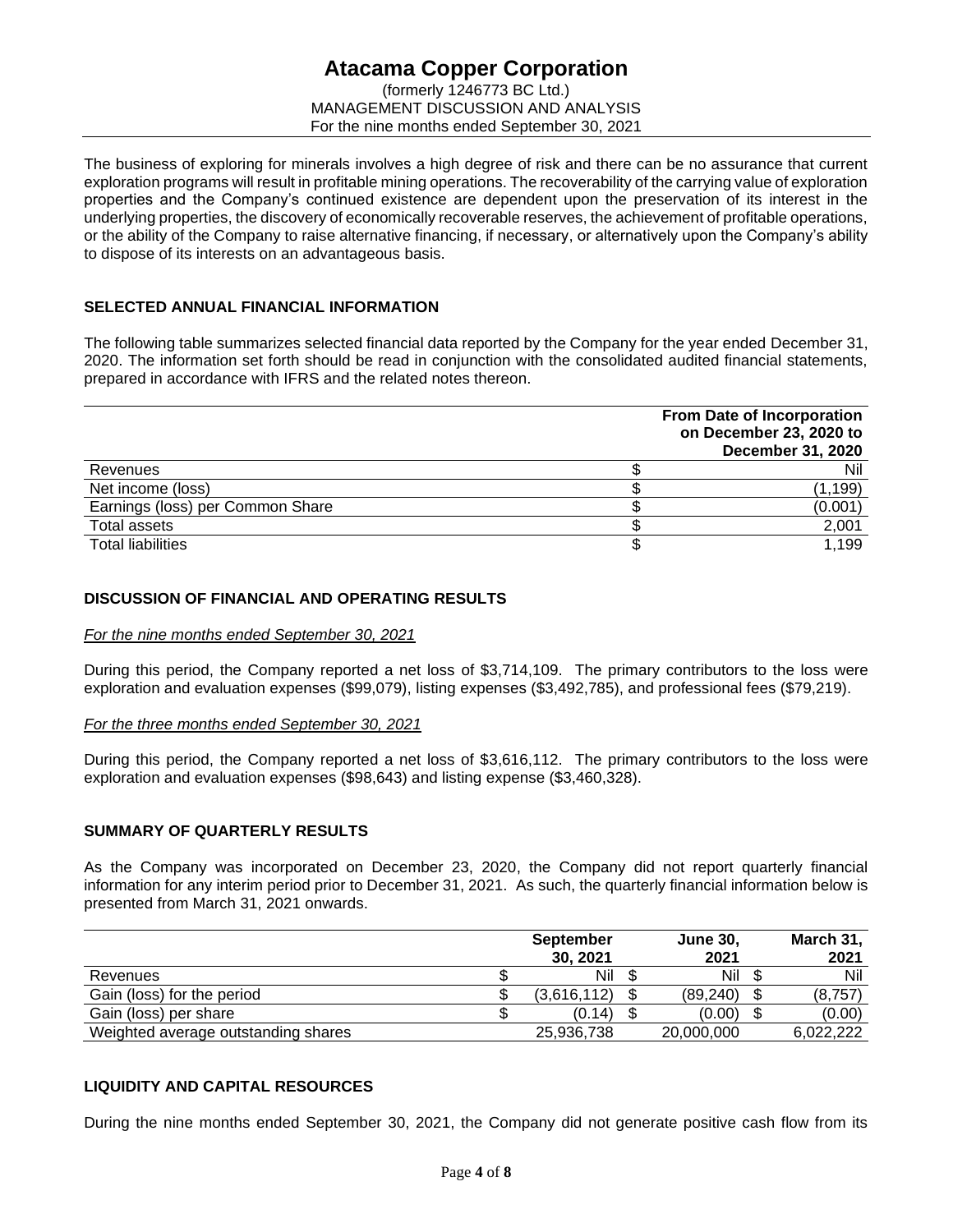# **Atacama Copper Corporation** (formerly 1246773 BC Ltd.) MANAGEMENT DISCUSSION AND ANALYSIS For the nine months ended September 30, 2021

operations. Therefore, in order to remedy its working capital obligations and continue its operational and general corporate activities, the Company may have to raise additional funds through the issuance of its common shares.

### *For the nine months ended September 30, 2021*

During April 2021, the Company was able to raise additional funds through a private placement. Therefore, upon successful completion of its listing on the Exchange, the Company now has sufficient working capital to meet its short-term operating plans and its general corporate expenses.

As at September 30, 2021, the Company had positive working capital of \$3,059,365. During the nine months ended September 30, 2021, the Company's cash flow was as follows:

- Cash flow used in operating activities totaled \$632,543.
- Cash flow generated from investing activities totaled \$30,627 upon completing the Acquisition and the Amalgamation.
- Cash flow generated from financing activities totaled \$3,950,629 upon completing the private placement financing.

### **OFF BALANCE SHEET ARRANGEMENTS**

The Company does not have off balance sheet arrangements.

### **RELATED PARTY TRANSACTIONS**

During the nine months ended September 30, 2021, key management compensation totaled \$33,333 for senior management of the Company.

During the nine months ended September 30, 2021, other related party transactions included:

| Related party  | Relationship                                 | Nature of transaction           | Amount  |
|----------------|----------------------------------------------|---------------------------------|---------|
|                | FT Management Ltd. Company controlled by CFO | General administrative expenses | 8.500   |
|                | FT Management Ltd. Company controlled by CFO | Listing expense                 | 12.000  |
| McLeod Law LLP | Former director is a partner of the firm     | Listing expense                 | 86.646  |
| McLeod Law LLP | Former director is a partner of the firm     | Share issuance costs            | 46,363  |
|                |                                              |                                 | 153,509 |

During the period ended December 31, 2020, the Company incurred \$1,199 in legal fees with McLeod Law LLP, a law firm at which a former director of the Company is a partner.

As at September 30, 2021, the Company had the following balances owed to related parties.

| Related party     | Nature of transaction                                          | Amount |
|-------------------|----------------------------------------------------------------|--------|
| Gino Zandonai     | Exploration and evaluation and general administration expenses | 70.700 |
| Martyn Buttenshaw | General administration expenses                                | 2,888  |
|                   |                                                                | 73.588 |

The related party amounts owing are non-interest bearing, unsecured, and have no terms of repayment, but is payable on demand.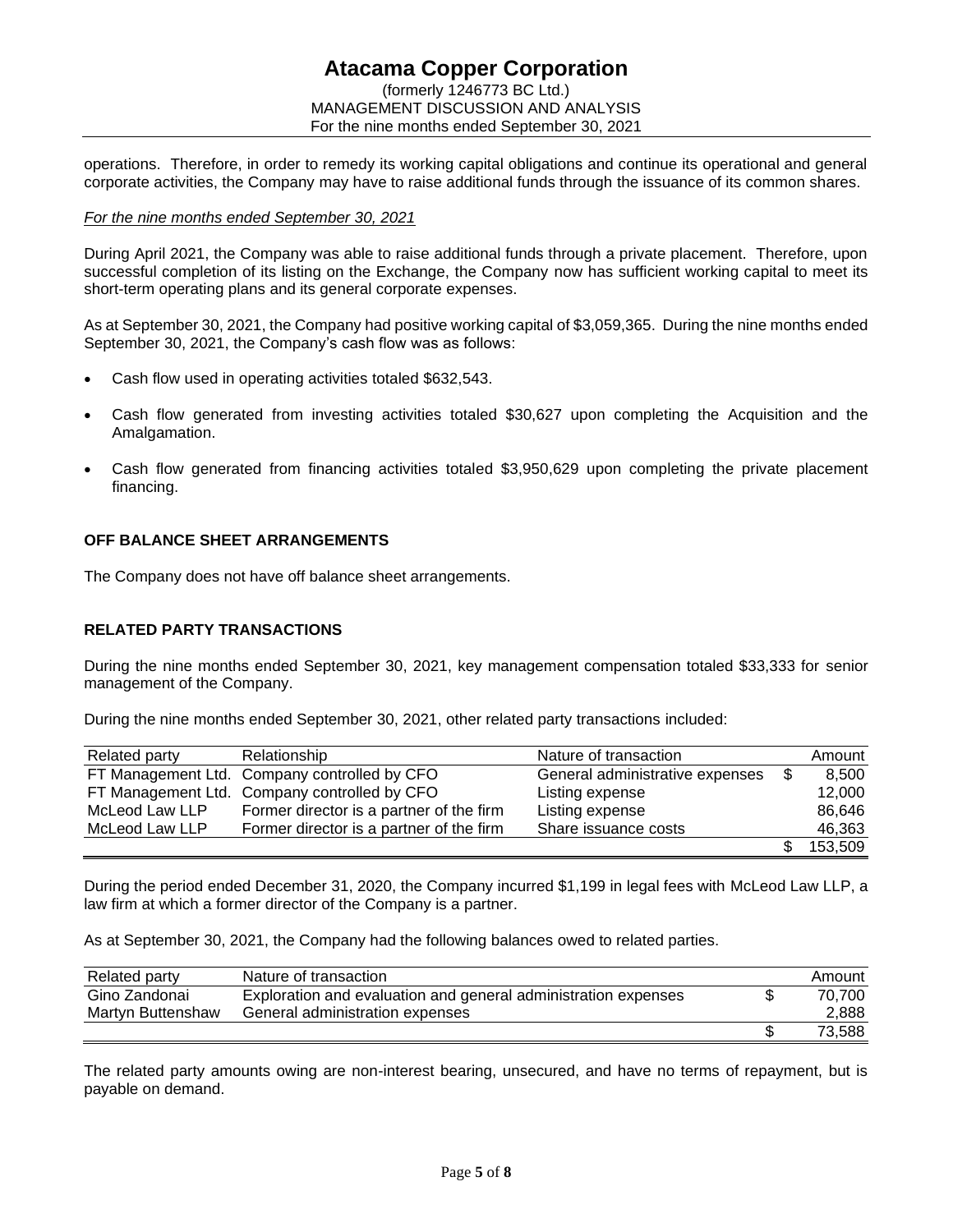#### **PROPOSED TRANSACTIONS**

There are no proposed transactions that have not been disclosed herein.

### **CRITICAL ACCOUNTING ESTIMATES**

The preparation of these condensed consolidated interim financial statements in conformity with IFRS requires management to make certain estimates, judgments and assumptions that affect the reported amounts of assets and liabilities at the date of the financial statements and reported amount of expenses during the reporting period. Actual outcomes could differ from these estimates. These financial statements include estimates that, by their nature, are uncertain. The impacts of such estimates are pervasive throughout the financial statements and may require accounting adjustments based on future occurrences.

Revisions to accounting estimates are recognized in the period in which the estimate is revised and future periods if the revision affects both current and future periods.

These estimates are based on historical experience, current and future economic conditions and other factors, including expectations of future events that are believed to be reasonable under the circumstances.

Information about significant areas of estimation uncertainty in applying accounting policies that have the most significant effect on the amounts recognized in the financial statements are noted below with further details of the assumptions contained in the relevant note.

The critical estimates and judgments applied in the preparation of the unaudited condensed interim consolidated financial statements for the nine months ended September 30, 2021 are consistent with those applied and disclosed in Note 3 to the Company's audited financial statements for the for the period from incorporation on December 23, 2020 to December 31, 2020.

### **NEW STANDARDS AND INTERPRETATIONS NOT YET ADOPTED**

As at September 30, 2021, there are no new standards that have not yet been adopted that will materially impact the presentation of the consolidated financial statements.

### **FINANCIAL INSTRUMENTS AND RISK MANAGEMENT**

Fair value

Financial instruments measured at fair value are classified into one of three levels in the fair value hierarchy according to the relative reliability of the inputs used to estimate the fair values. The three levels of the fair value hierarchy are:

Level 1 – Unadjusted quoted prices in active markets for identical assets or liabilities;

Level 2 – Inputs other than quoted prices that are observable for the asset or liability either directly or indirectly; and Level 3 – Inputs that are not based on observable market data.

The fair value of the Company's accounts payable and accrued liabilities and amounts due to related parties approximate their carrying value, which is the amount recorded on the statement of financial position, due to their short terms to maturity. The Company's cash is measured at fair value, under the fair value hierarchy based on level one quoted prices in active markets for identical assets or liabilities.

The Company's risk exposures and the impact on the Company's financial instruments are summarized below: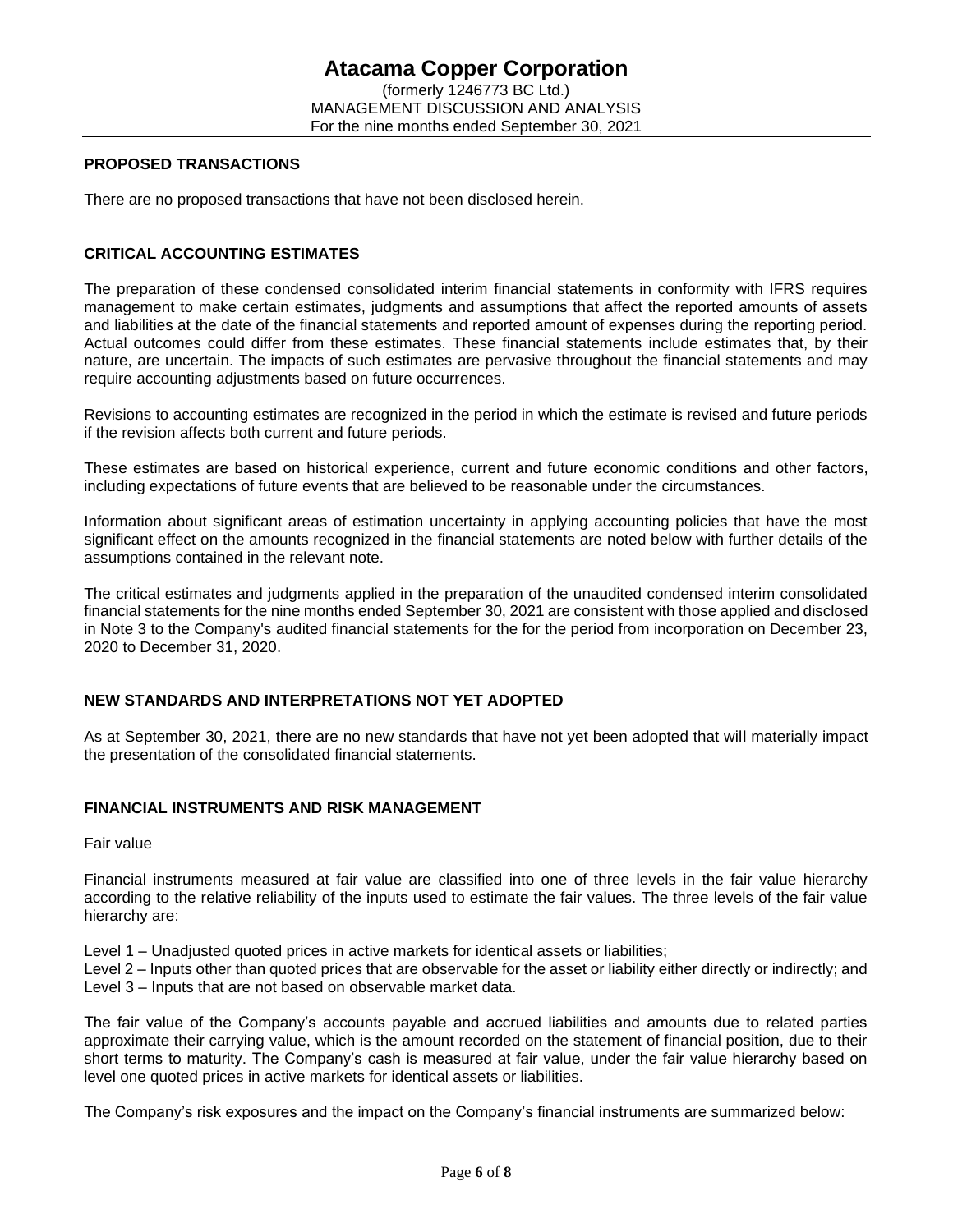### *Credit risk*

Credit risk is the risk of an unexpected loss if a customer or third party to a financial instrument fails to meet its contractual obligations. The maximum exposure to credit risk is equal to the carrying value of the financial assets. The Company considers that cash is exposed to credit risk. Management believes that the credit risk related to its cash is negligible.

#### *Interest rate risk*

Interest rate risk is the risk that the future cash flows of a financial instrument will fluctuate because of changes in market interest rates. The risk that the Company will realize such a loss is limited because the Company has no interest-bearing financial instruments.

### *Price risk*

The Company is exposed to price risk with respect to equity prices. Equity price risk is defined as the potential adverse impact on the Company's earnings due to movements in individual equity prices or general movements in the level of the stock market. The Company closely monitors the stock market to determine the appropriate course of action to be taken by the Company.

#### *Liquidity risk*

The Company manages liquidity risk by maintaining sufficient cash to enable settlement of transactions as they come due. Management monitors the Company's contractual obligations and other expenses to ensure adequate liquidity is maintained.

### **COMMITMENTS**

#### *Placeton NSR Agreement*

On December 17, 2020, Aconcagua agreed to settle an amount due to Durus Copper SPA ("Durus") through the payment of a two-percent (2%) Net Smelter Royalty over all minerals produced from the 39 exploitation tenements held by Aconcagua at the time of the settlement.

Durus will receive an amount of money equivalent to 2% of the total net smelter returns generated by the eventual commercial exploitation of Aconcagua's tenements, the processing of the minerals extracted therefrom and the sale of the products obtained from the Aconcagua's tenements.

No value was attributed to the Placeton NSR as production on the properties cannot reasonably determined. The NSR is still waiting on registration at the Vallenar Mining Register.

#### *El Cofre NSR Agreement*

During the year ended December 31, 2020 the Company granted a former shareholder of Cobalt Chile, who is now a shareholder of the Company, a two-percent (2%) NSR over all minerals produced from the thirty-seven mineral exploration concessions held by Cobalt Chile, at the time of the settlement.

The former shareholder of Cobalt Chile will receive an amount of money equivalent to 2% of the total net smelter returns generated by the eventual commercial exploitation of Cobalt Chile's tenements, the processing of the minerals extracted therefrom, and the sale of the products obtained from the Cobalt Chile's tenements.

No value was attributed to the El Cofre NSR as production on the properties cannot reasonably determined.